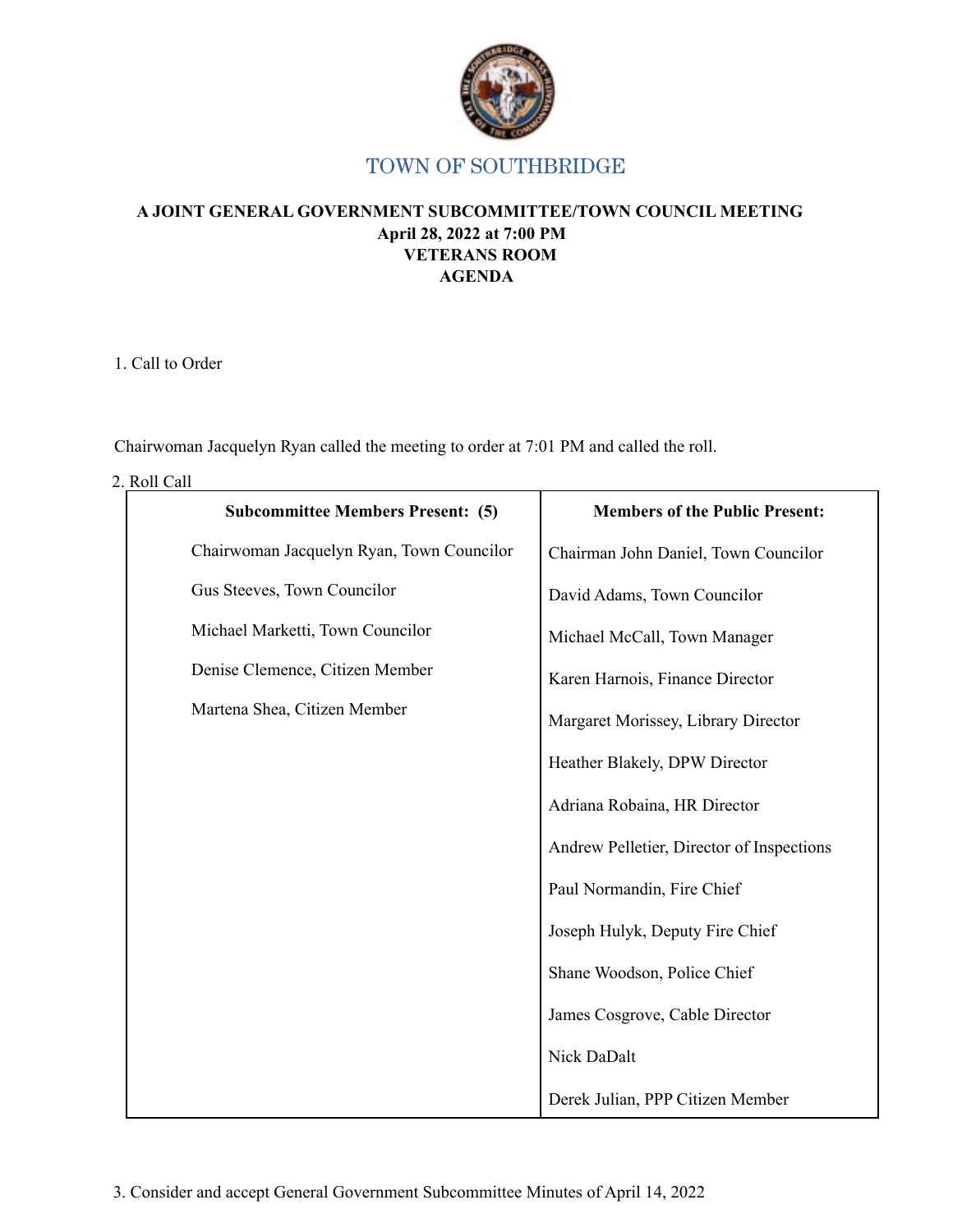Meeting Minutes were not finished, Chairwoman Jacquelyn Ryan will bring forward at a future meeting.

4. Review the proposed job description for the IT Director position and entertain a motion to recommend to the Town Council for approval.

Town Manager Michael McCall explained that this position is to fill the vacancy in the position of IT Director. Assessor WIl Conoyer was the IT part-time for the Town before his retirement. The Manager also explained that there was a need to make this position independent due to the enormous amount of work that is required in IT now compared to ten years ago. This person would maintain the IT System town wide, help with onboarding new employee electronics and town electronics, and manage our cloud systems. There could be some savings as we will now not need a managed service provided to oversee our Cloud.

Councilor Michael Marketti asked if there would be some other savings in IT costs since there will be one person in house. To which the Town Manager replied that it could lead to less specialist costs and calls for servicing when some of those functions could be done in house by the IT Director.

Councilor Gus Steeves asked how much savings would the position bring to which the Town Manager replied that the overall savings from consultant and specialist contracted services would pay for 50%-70% of the IT Director's job cost to the town.

**MOTION:** Recommend that the Town Council Approve the proposed Job Description for the IT Director Position.

**MOTION MADE BY:** Councilor Gus Steeves

**SECONDED BY:** Citizen Member Denise Clemence

#### **MOTION PASSES (5-0) Unanimous of All Present**

5. Review the proposed job description for DPW Assistant Engineering position and entertain a motion to recommend to the Town Council for approval.

Town Manager Michael McCall explained that this job proposal was created to add the additional project and road oversight that the Town Council wanted due to the high amount of construction projects in the town currently. DPW Director Heather Blakely continued that she agreed with the assessment the Town Council made about further oversight needs and created this proposed job description. The role would mainly focus on Project Oversight and work on the MS-4 Permit that is required by the federal government.

Councilor Gus Steeves asked if that wide set of skills would be available for this type of role at this rate of pay to which DPW Director Heather Blakely stated that she would try and thinks the role is fillable but that the candidate pool is very small and that other towns are looking for very similar roles in the own Town DPWs. He did think the position was needed in the town to help with oversight in the town.

Councilor Michael Marketti feels that this position is something that shouldn't be considered right now due to the upcoming resignation of the DPW Director and he feels that department doesn't need an Engineer but more of a Clerk of the Works.

Citizen Member Denise Clemence agreed with Councilor Michael Marketti's comments and thought that maybe the town needed someone with oversight and job sight experience over an engineer. She also thought the salary was low for an engineer that will need a lot of specialized knowledge and experience.

PPP Subcommittee member Derek Julian felt that based on his experience in DPW and DPW matters didn't need a town engineer and felt that the title could lead to the person being able to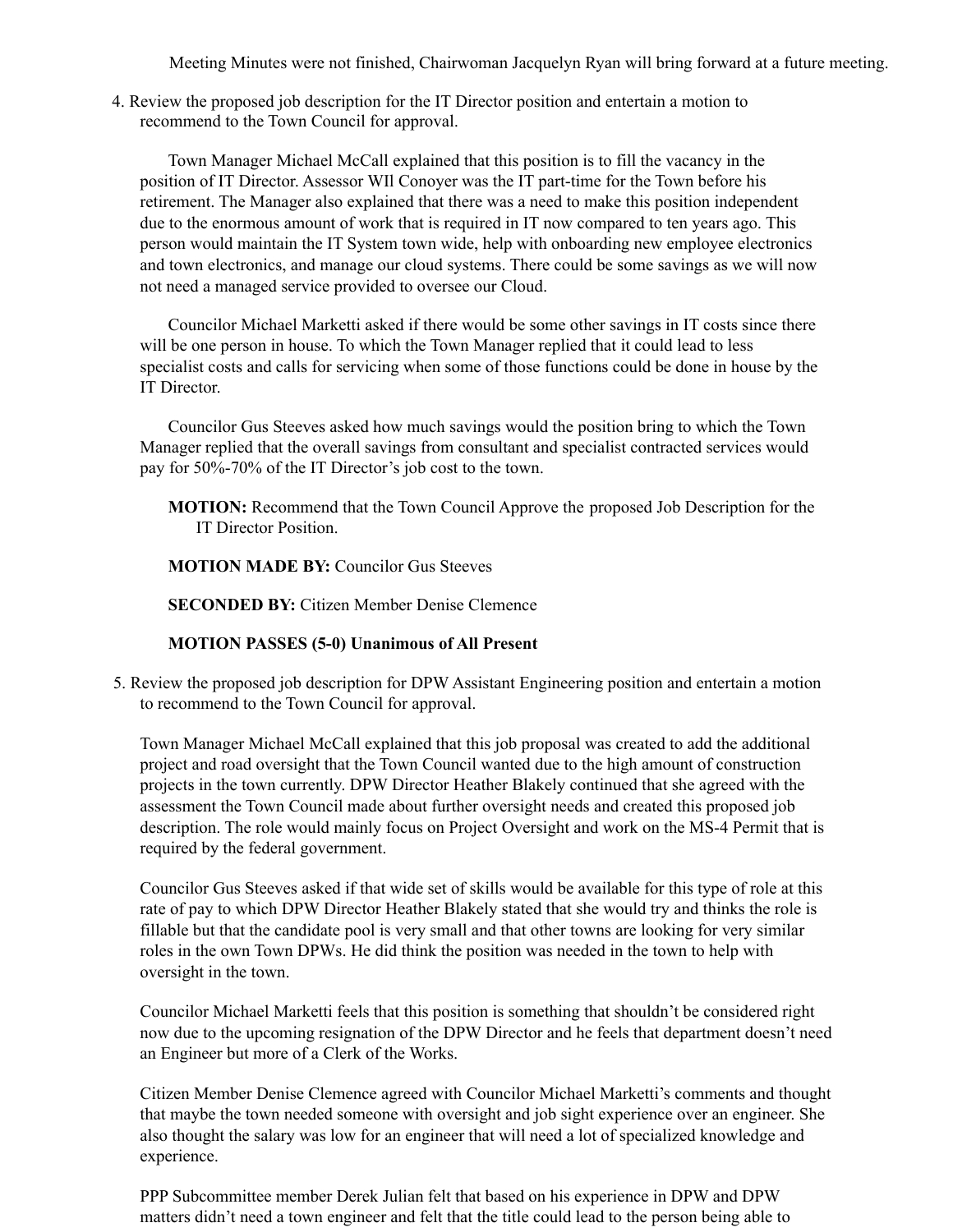negotiate a higher salary.

DPW Director Heather Blakely explained that she agrees that the person doesn't need to be an engineer and does believe an experienced oversight specialist could also fill the role nicely. She agrees that the job description should become more generalized.

Town Councilor David Adams stated that he thinks the position should be sent to the Town Council for May 9th with the recommended changes talked about tonight even if with a negative recommendation from the subcommittee to have this position finalized in time with the Budget.

Chairwoman Jacquelyn Ryan then stated that there is a General Government Subcommittee Meeting before the May 23rd Town Council Budget Adoption Meeting scheduled for May 12th and that the Subcommittee could take up the final draft at that meeting and simply add it to the May 23rd Town Council Meeting Agenda.

MOTION: Postpone the item until there is an updated finalized job description.

MOTION MADE BY: Citizen Member Denise Clemence

SECONDED BY: Councilor Michael Marketti

MOTION PASSES (4-1) with Chairwoman Jacquelyn Ryan opposed.

6. Review/discuss the addition of Grade A10 to salary schedule 1 for IT Director position and entertain a motion to recommend to the Town Council for approval.

Town Manager Michael McCall Explained that this is to add the IT Director Position in Agenda item #4 to the Salary Schedule 1 at a Grade A10.

**MOTION:** Recommend that the Town Council adopt the addition of a Grade A10 to Salary Schedule 1 for the IT Director Position.

**MOTION MADE BY:** Councilor Gus Steeves

**SECONDED BY:** Citizen Member Martena Shea

**MOTION PASSES (5-0) Unanimous of All Present**

7. Review/discuss the addition of DPW Assistant Engineer Position to Salary Schedule 1, Grade P/T7 and entertain a motion to recommend to the Town Council for approval.

There was no discussion on this item as agenda item #5 had been postponed to the next general government subcommittee meeting and this agenda item was tied with agenda item #5.

**MOTION:** To postpone this agenda item to the next posted General Government Subcommittee Meeting.

**MOTION MADE BY:** Citizen Member Denise Clemence

**SECONDED BY:** Councilor Michael Marketti

**MOTION PASSES (5-0) Unanimous of All Present**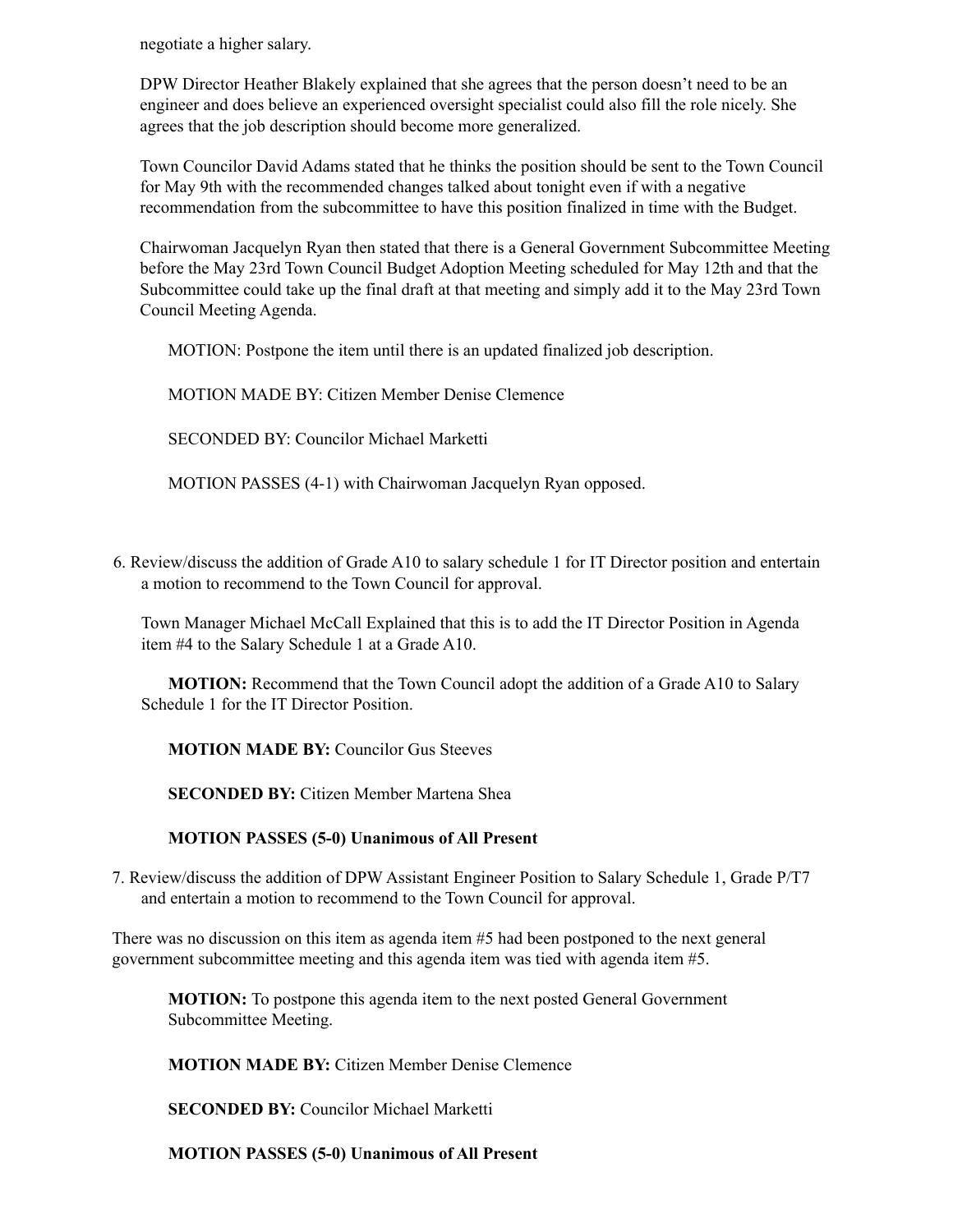8. Review the Town Manager's five-year Capital Plan, FY 2023-2028 and entertain a motion to submit to Town Council as presented.

Chairwoman Jacquelyn Ryan explained that she would go through the proposed plan and its proposed funding for 2023 at a departmental level and that she would take questions and comments about those proposed capital items during those Department sections. Town Manager Michael McCall explained that the Capital Plan is presented in a new format as determined by the Capital Planning Ad Hoc Committee.

# **TOWN HALL**

Councilor Gus Steeves asked about grant opportunities for historic town halls and the Town Manager explained that they were not able to get any grant funding for this fiscal year on that front.

## **INFORMATION TECHNOLOGY**

Councilor Michael Marketti asked about the Communication Tower and Fire Chief Paul Normandin explained that this is a Communication Tower for Fire communication purposes.

## **INSPECTIONS DEPARTMENT**

**Director of Inspections Andrew Pelletier withdrew the Capital request for this year but will bring it forward next year.**

## **MISC. BUILDINGS**

Councilor Michael Marketti asked why the Dog Kennel was being funded again and the Town Manager explained that was a mistake he made as the Kennel has already been funded and won't be funded again.

## **POLICE DEPARTMENT**

Councilor Michael Marketti asked the Police Chief Shane Woodson why the town was replacing two more police vehicles. Chief Woodson explained that this is the standard practice and the vehicles are over 300,000 Motor hours.

Councilor Gus Steeves asked if the Department has considered smaller and/or electric cars to save on gas costs. Chief Woodson explained that if there was reliable infrastructure in place, he would have the department go electric tomorrow however there would be other problems to overcome as well like compatibility with radio equipment. Chief Woodson went on to also explain that the vehicles cannot get any smaller due to the prisoner cages inside the vehicles.

Chairwoman Jacquelyn Ryan stated that she continues to support replacing three police cruisers a year in the police department because the town wide study and best department practices shows that this is the best and most sustainable model for the size of our Police Department.. Chief Woodson stated that Chairwoman Jacquelyn Ryan was correct and that the department does show the need to have three cruisers replaced annually but can manage with only two because he understands the financial situation of the town.

Councilor Michael Marketti asked the Police Chief about the proposed parking lot repairs for the police station and the Police Chief

# **FIRE DEPARTMENT**

Councilor Michael Marketti asked about the proposed Administrative Vehicle to which Fire Chief Paul Normandin explained that this is a replacement of 2013 vehicle that Lt. Chief Hulyk has been used for being first on the scene for smaller incidents that don't require an ambulance or Fire Truck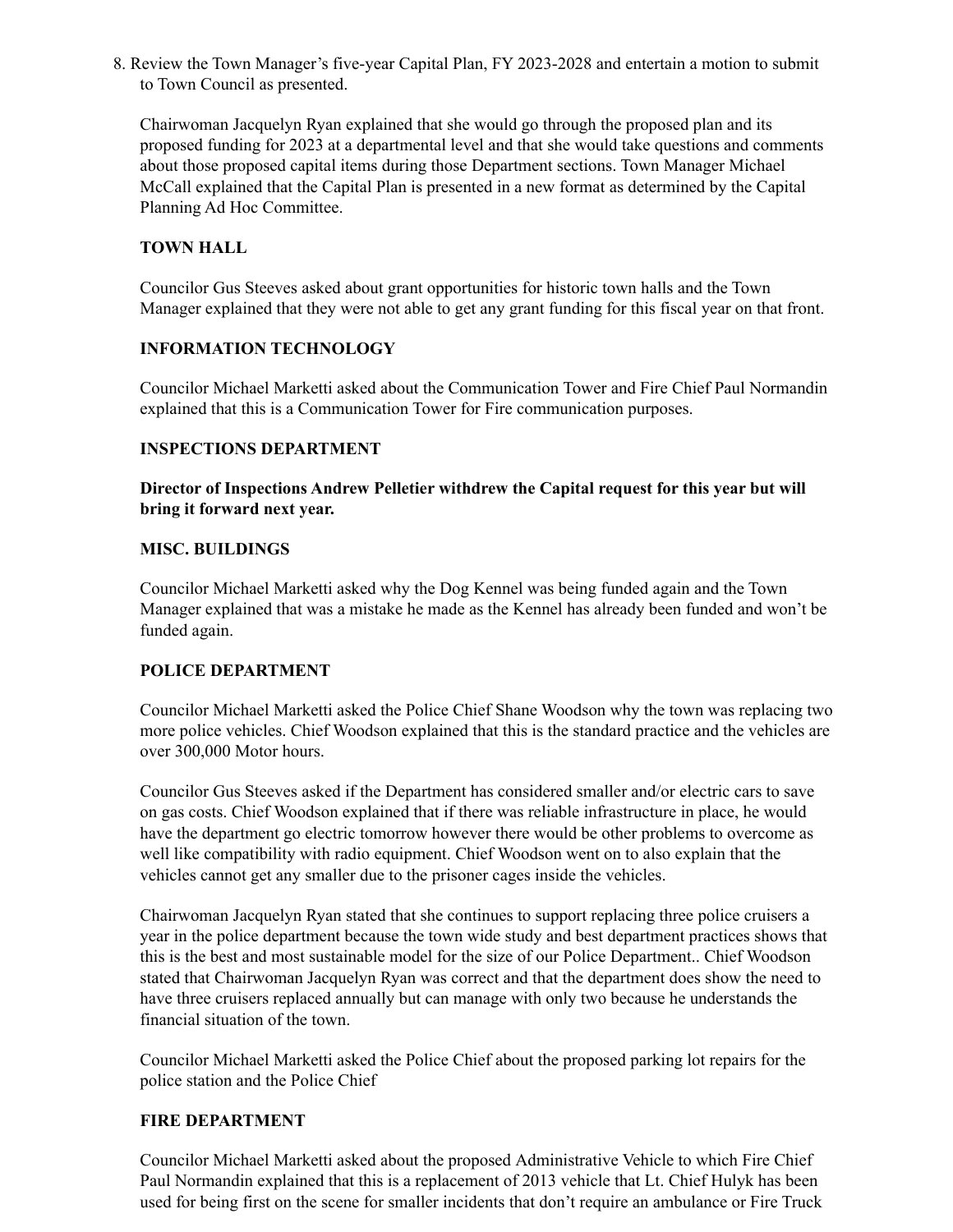to respond. The Fire Chief showed the subcommittee cost and fuel efficiency comparisons for the three vehicles being considered and recommends going with the Chevy Tahoe.

Councilor Michael Marketti asked why the Forest Fire truck was being recommended for replacement and Fire Chief Normandin explained that this vehicle was hand built by the department in 1971 and needs to be replaced. The vehicle proposed would be more efficient and up to today's Fire Fighting standard.

Citizen Member Denise Clemence asked how many times a year the Forest truck is used to which the Fire Chief stated that the truck gets regular use especially during Brush fire season.

## **DEPARTMENT OF PUBLIC WORKS**

Councilor Michael Marketti asked about the Dump Trucks being recommended for replacement and DPW Director Heather Blakely explained that these dump trucks have lived well beyond their recommend road life and have been suffering multiple breakdowns during peak use that are becoming ever more expensive due to the age and the model not being universally used leading to parts being harder and more expensive to find.

Citizen Member Denise Clemence asked what the Metrics were to have a vehicle in DPW recommended for replacement to which DPW Director Heather Blakely explained that is a combination of factors like age of the vehicle, the amount of mileage on the vehicle, the amount of breakdowns and repairs the vehicle has had, the cost of performing those repairs and by getting input from the people in her department.

Citizen Member Denise Clemence also asked if there had been a comparison done to see if it would be cheaper for the town in the long term to contract it's street sweeping services out to a company instead of having town owned Street Sweepers to which DPW Director Heather Blakely stated that there has not been one done however it is her opinion that the costs would be much higher annually to contract the service out instead of having our own town employees do the street sweeping.

## **WATER DEPARTMENT**

**DPW Director Heather Blakely explained that the Dennison Hill and Downtown Water Main projects will likely held until next year or until the ARPAAd Hoc committee makes a determination on using ARPA funds for those projects.**

## **SEWER DEPARTMENT**

**No Questions or comments on this Department's Capital Plan for FY23.**

## **COMMUNITY CENTER**

Citizen Member Denise Clemence asked if Asbestos testing had been done around the windows being recommended for replacement and in particular the Caulking, as the caulking found during the Community Center downstairs renovations did have asbestos but will dramatically increase the cost of the project to which the Town Manager explained that it had been brought to his attention and will be looking into whether there is asbestos up in the windows.

# **CABLE DEPARTMENT**

Citizen Member Denise Clemence explained that this budget is funded by Charter and by Cable customers in the town, not the taxpayers directly.

Cable Director James Cosgrove explained that the Field Cameras being recommended for replacement will likely be swapped out for a more urgent need in the Department that just began to show itself. The Graphic system needs to be replaced as it is glitching due to it being over six years old and is causing issues with the recording of meetings. The graphics system replacement will be a